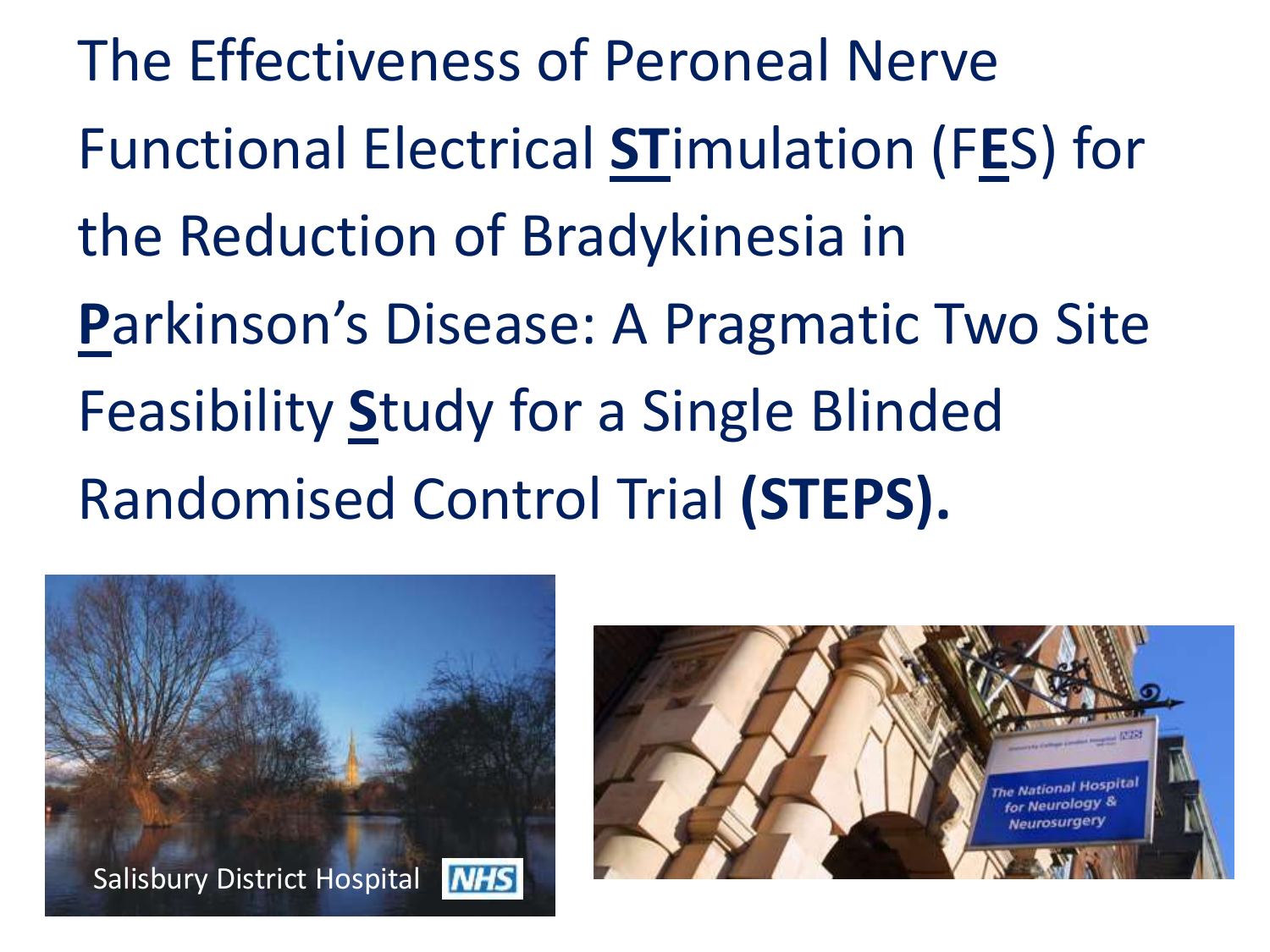# **Parkinson's Disease**

- Bradykinesia: Slowness of movement
- Hypokinesia: Reduced movement size
- Akinesia: Difficulty in initiation of movement leading to freezing in gait or upper limb activities
- Reduce distal muscle power is a common feature, particularly the tibialis anterior (Cioni et al. 1997)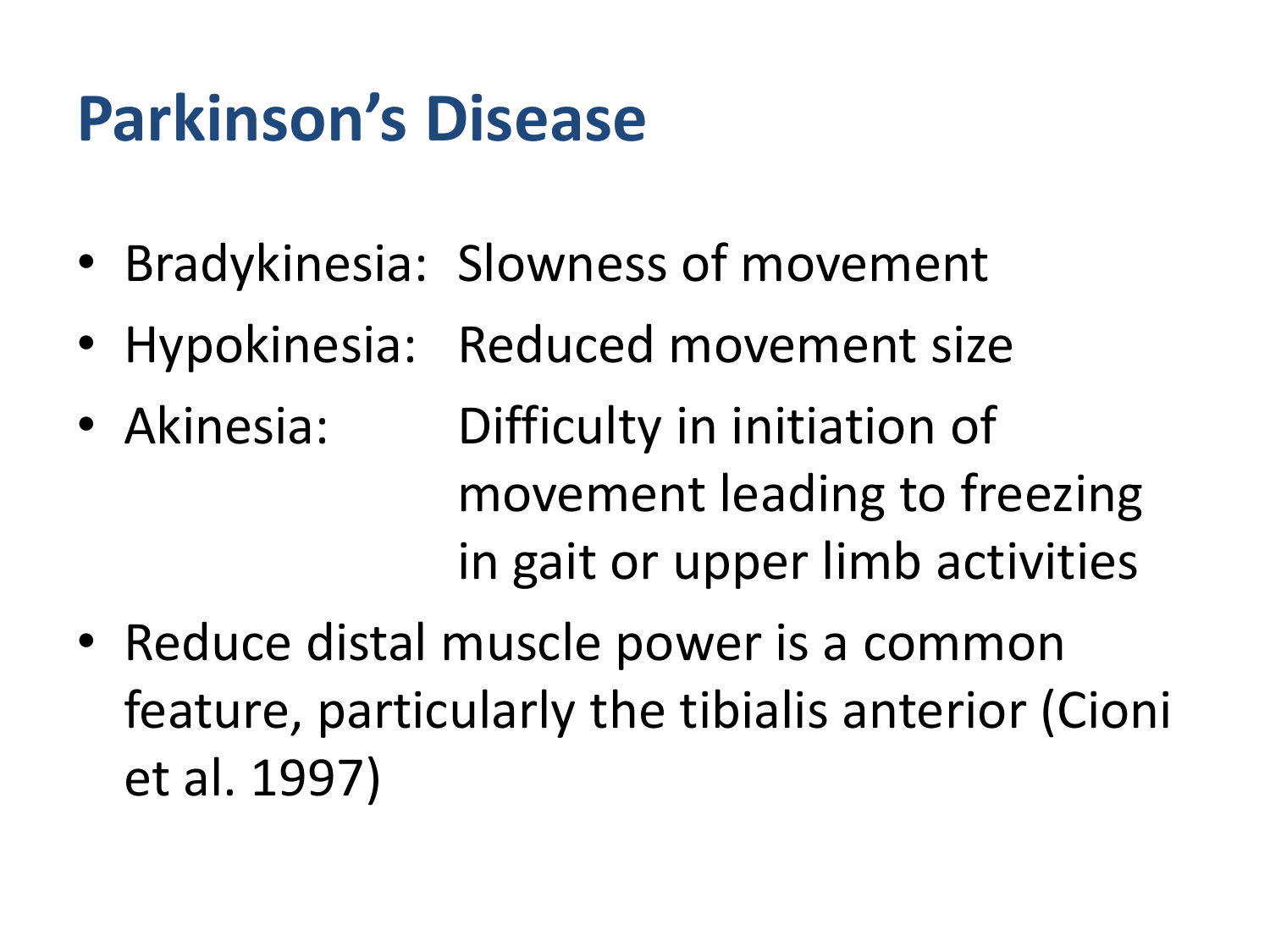







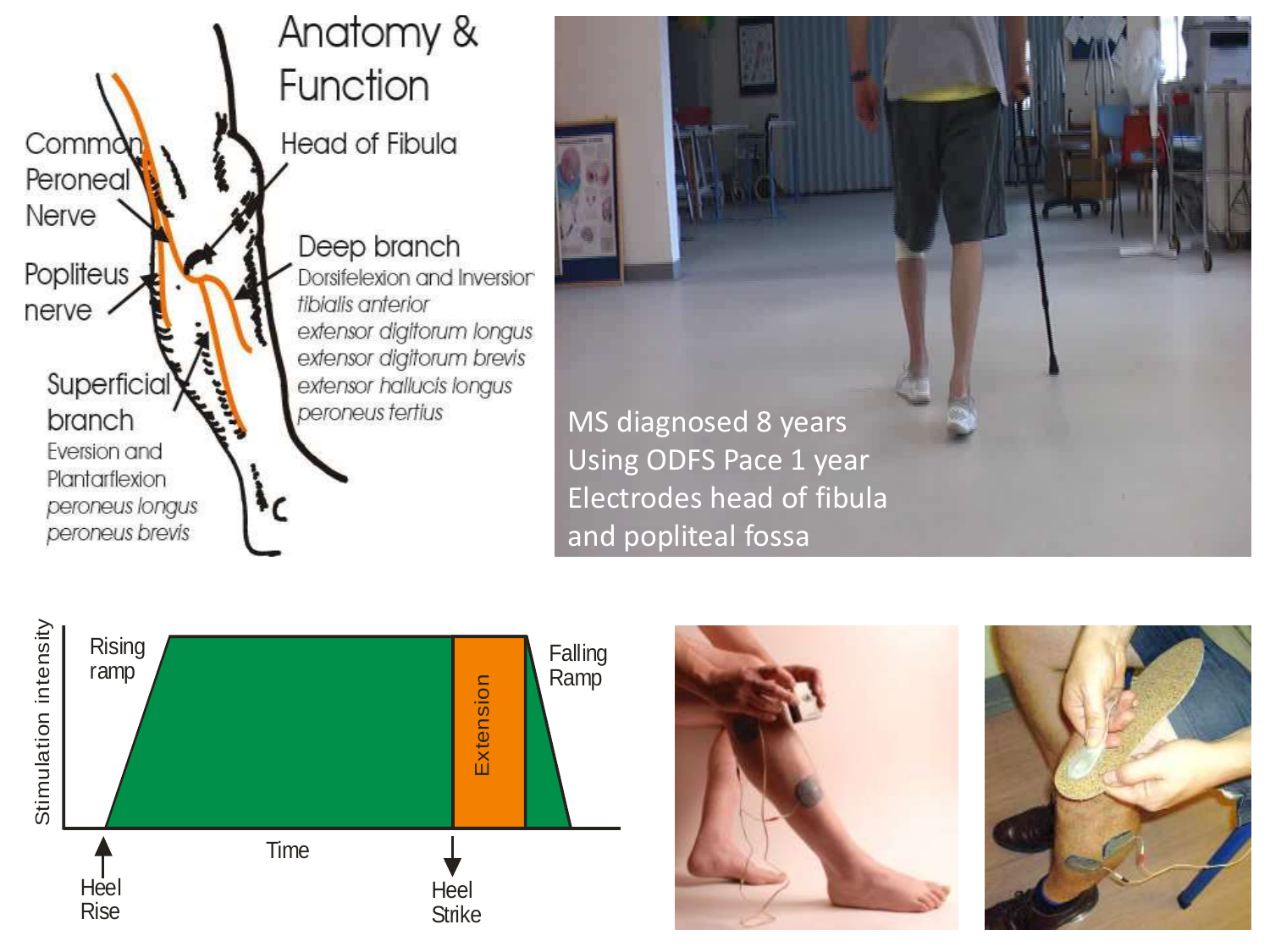#### **% change in median walking speed for CVA – compared with NS week 0**

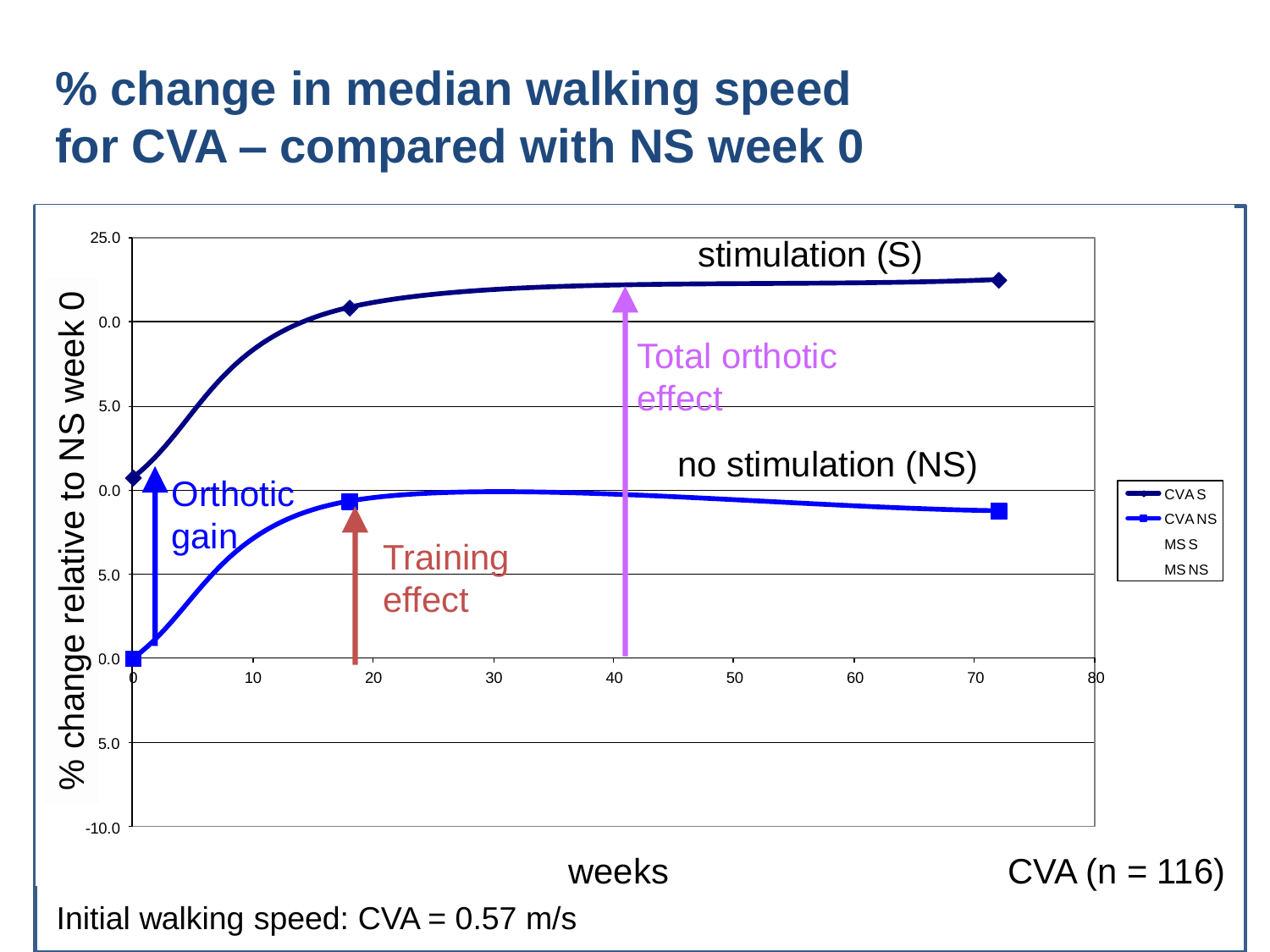**Geraldine Mann, Stacey Finn, Paul Taylor A Pilot Study to investigate the Feasibility of Electrical Stimulation to Assist Gait in Parkinson's Disease. Neuromodulation Volume 11 Number 2, 143-149, 2008** 

#### **Hypothesis**

- FES to the common peroneal nerve to improve heel strike in people with Parkinson's Disease may act to provide a user controlled cutaneous and proprioceptive external cue through provision of active movement to maintain a normal gait pattern and reduce episodes of start hesitation and 'freezing' during gait.
- 1 month baseline, 2 months FES use, 1 month follow up
- $N=10$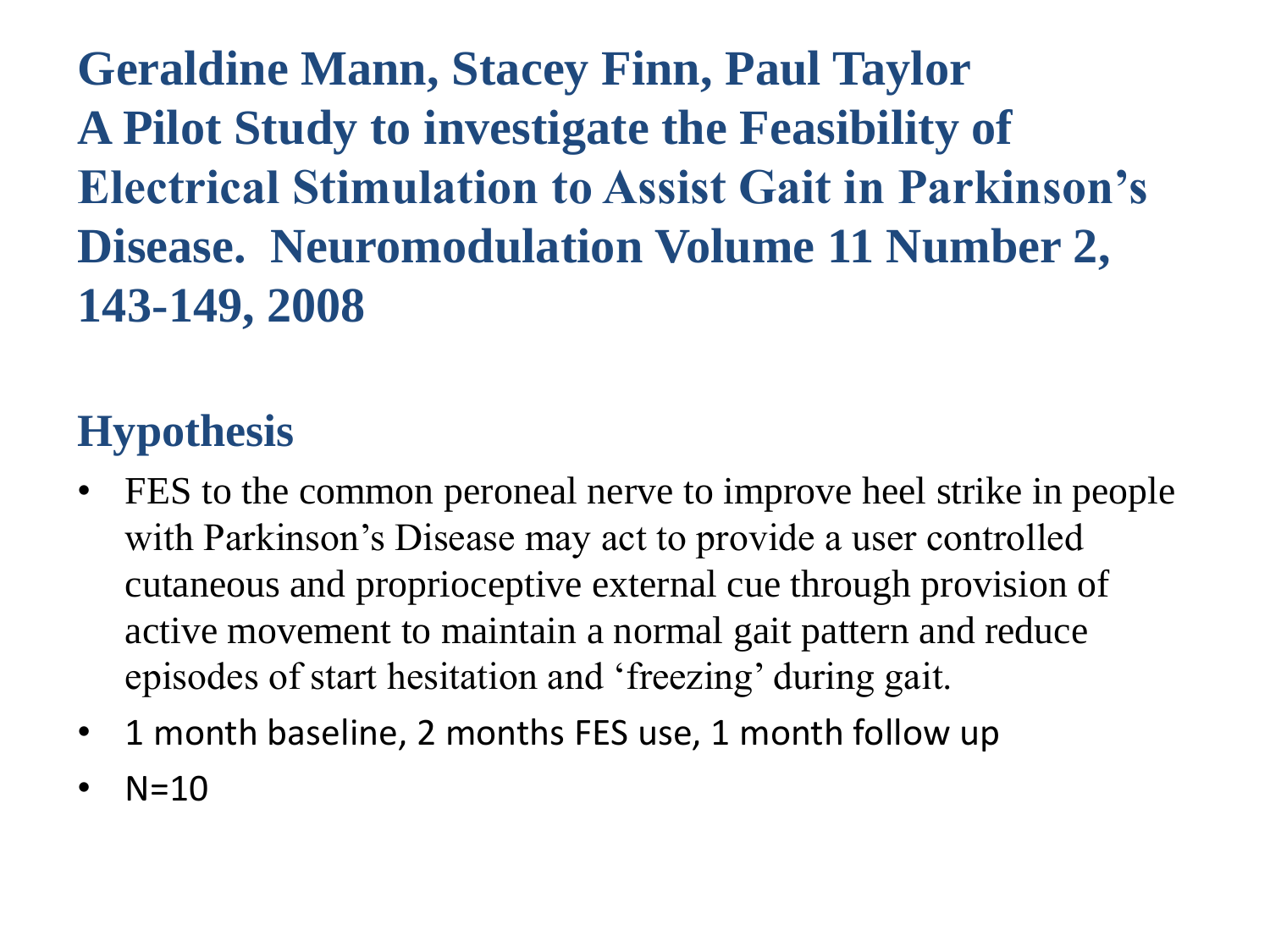## **Parkinson Syndrome walking without and with FES**

Increased step length

Reduced number of falls

Training effect



Geraldine E. Mann, Stacey M. Finn, Paul N. Taylor A Pilot Study to investigate the Feasibility of Electrical Stimulation to Assist Gait in Parkinson's Disease. Neuromodulation Volume 11 Number 2 2008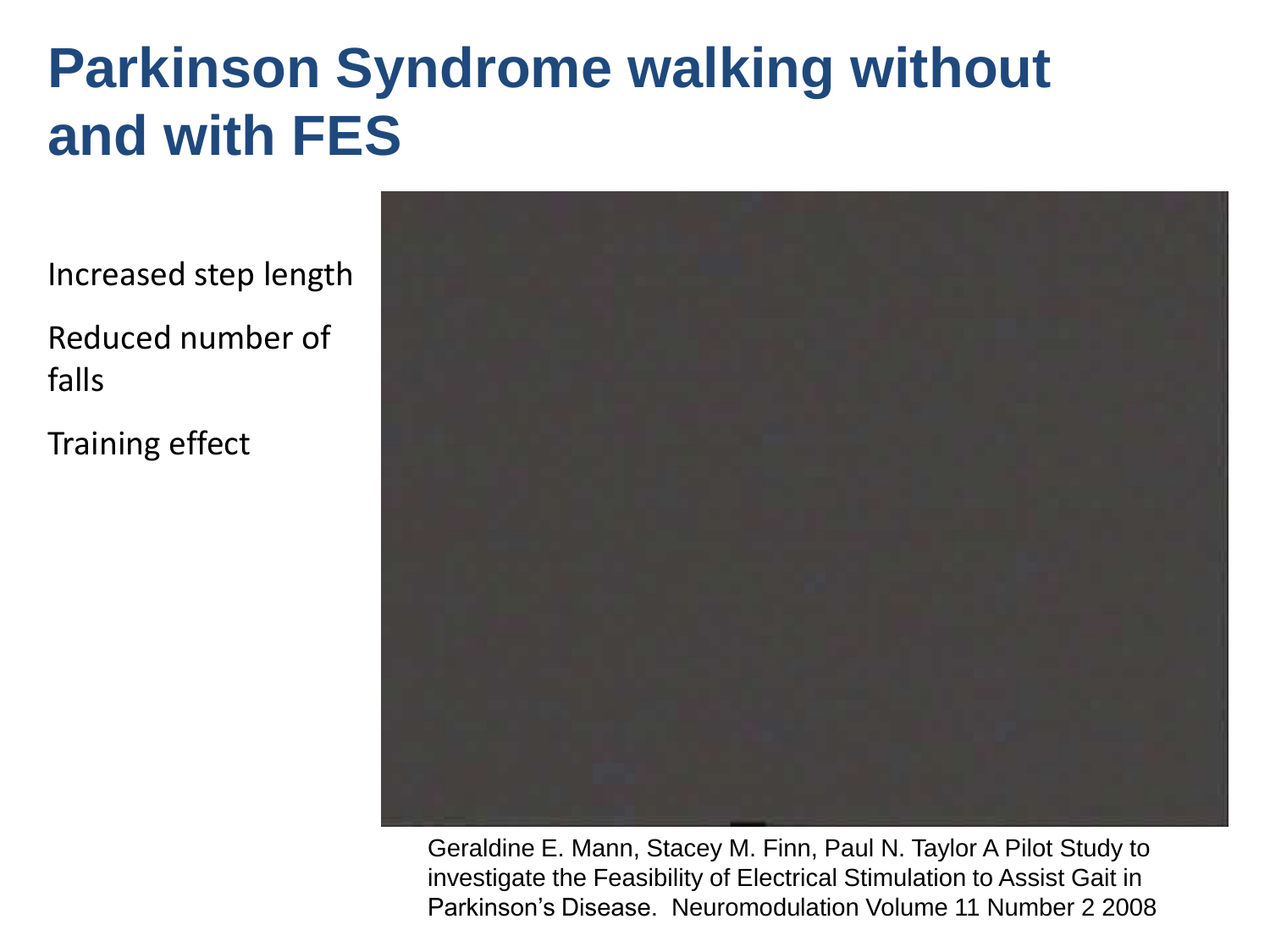#### **Time taken to complete 20m. walk with turn with and without stimulation**



No immediate (orthotic) effect – but effect over treatment period - maintained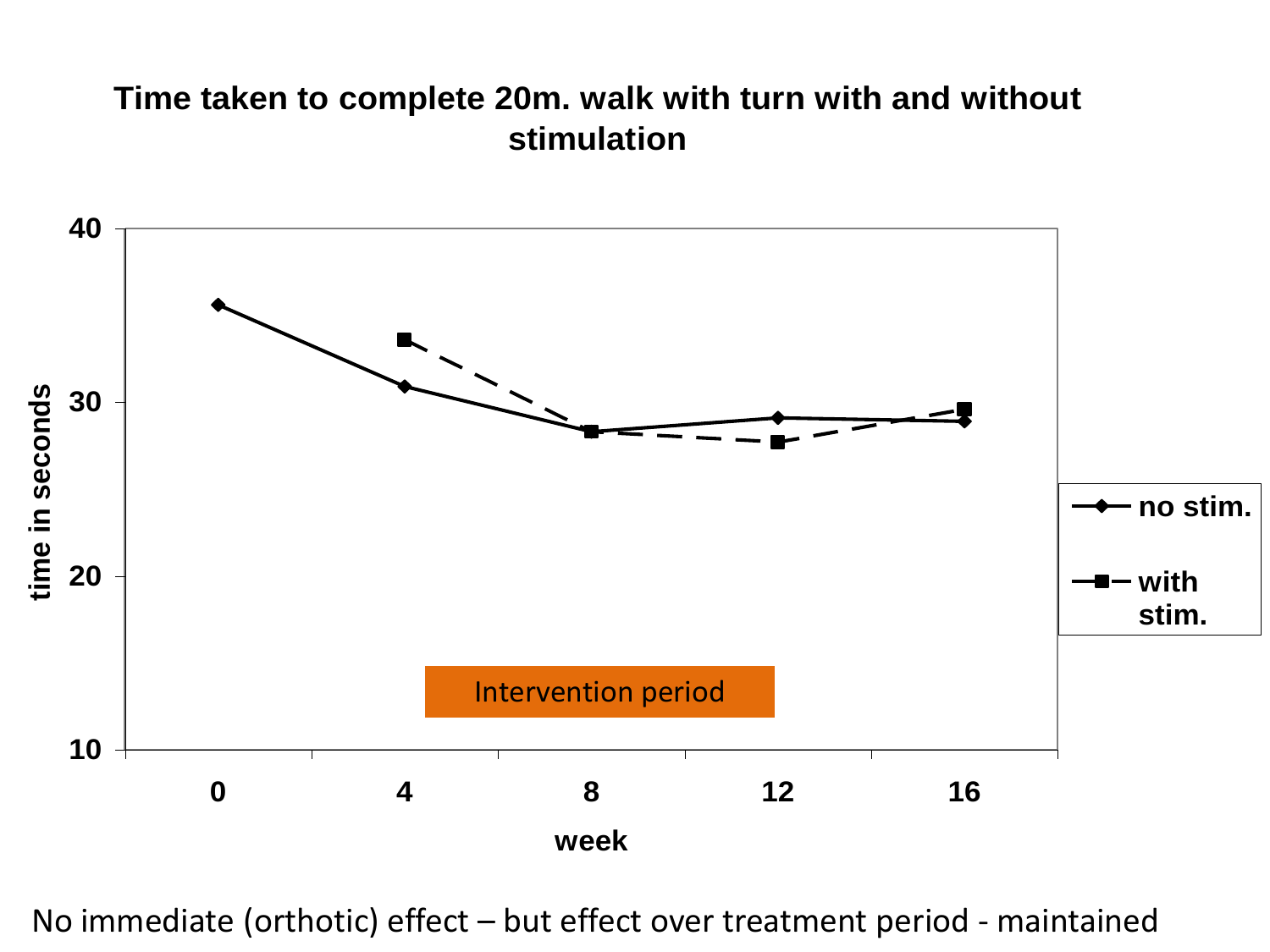#### **Average Stride Length during 3 minute walk with and without stimulation**



Immediate effect – sig. improvement over treatment period – partially maintained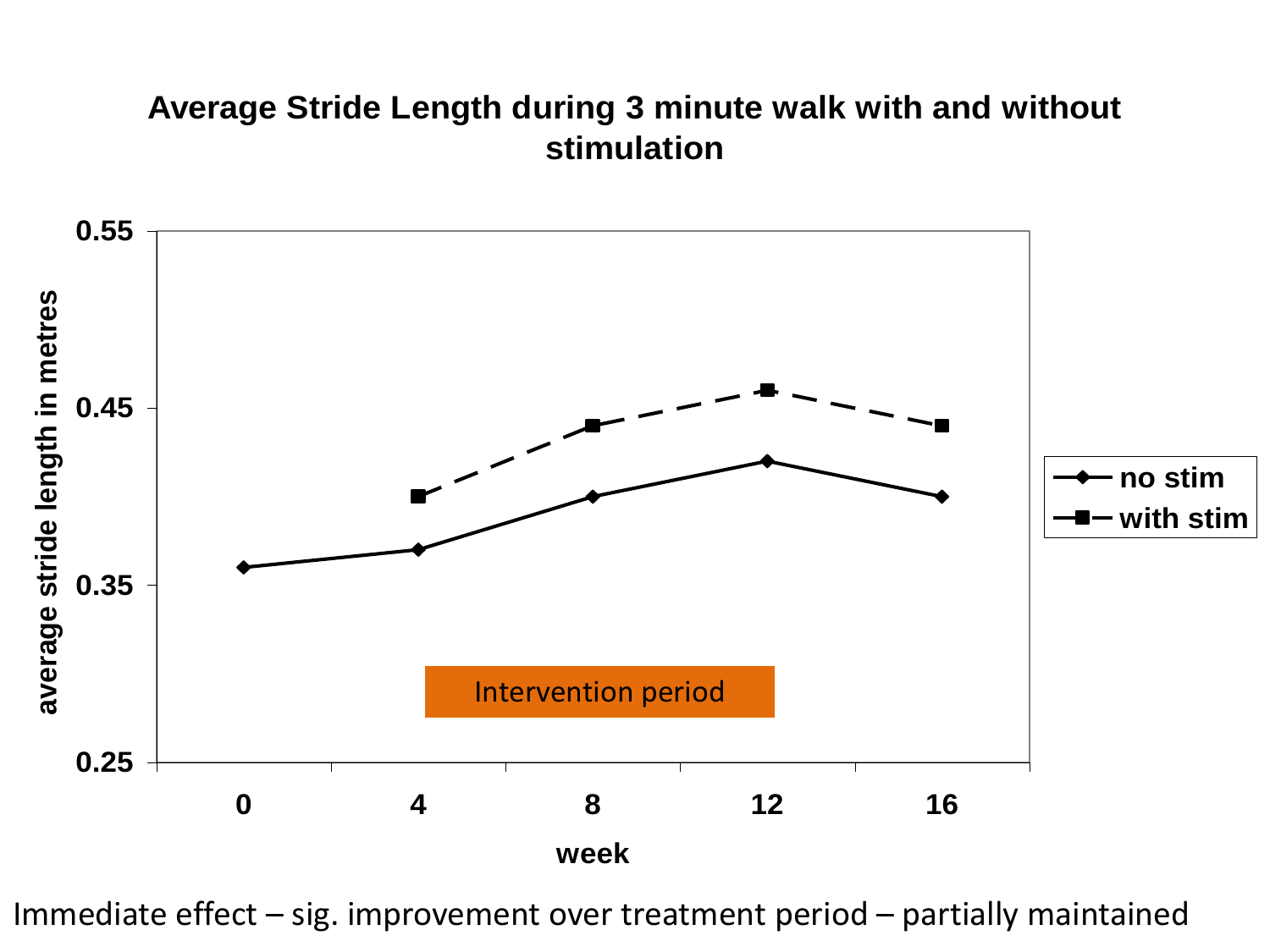#### **Total number of falls each week**

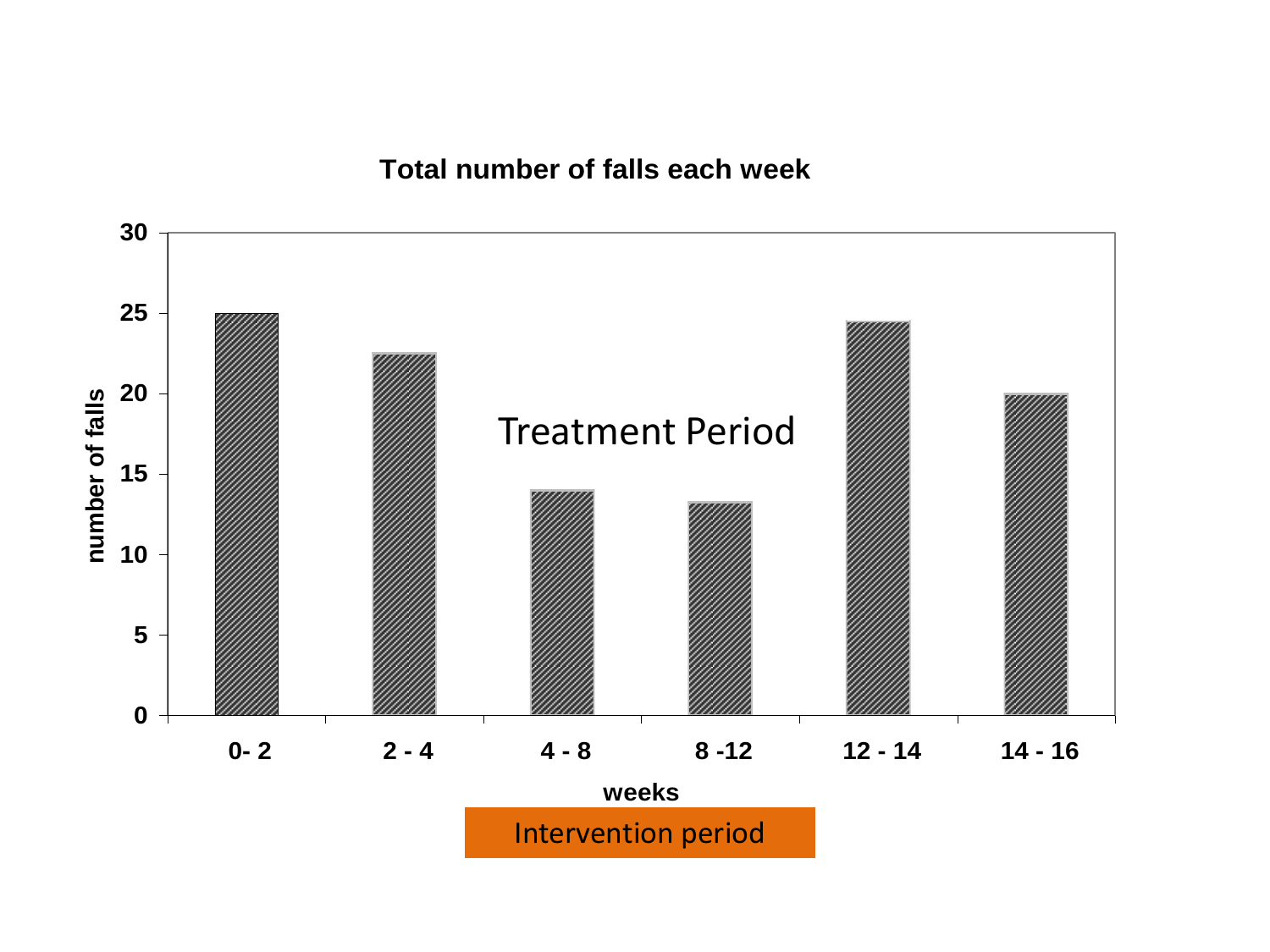Popa L and Taylor P. Functional electrical stimulation may reduce bradykinesia in Parkinson's disease: A feasibility study. Journal of Rehabilitation and Assistive Technologies Engineering January - December 2015

2 week case series with 11 participants

- Session 1 Assessments only
- Session 2 Set up of FES
- Session 3 Next day follow up
- Session 4 2 weeks later final assessments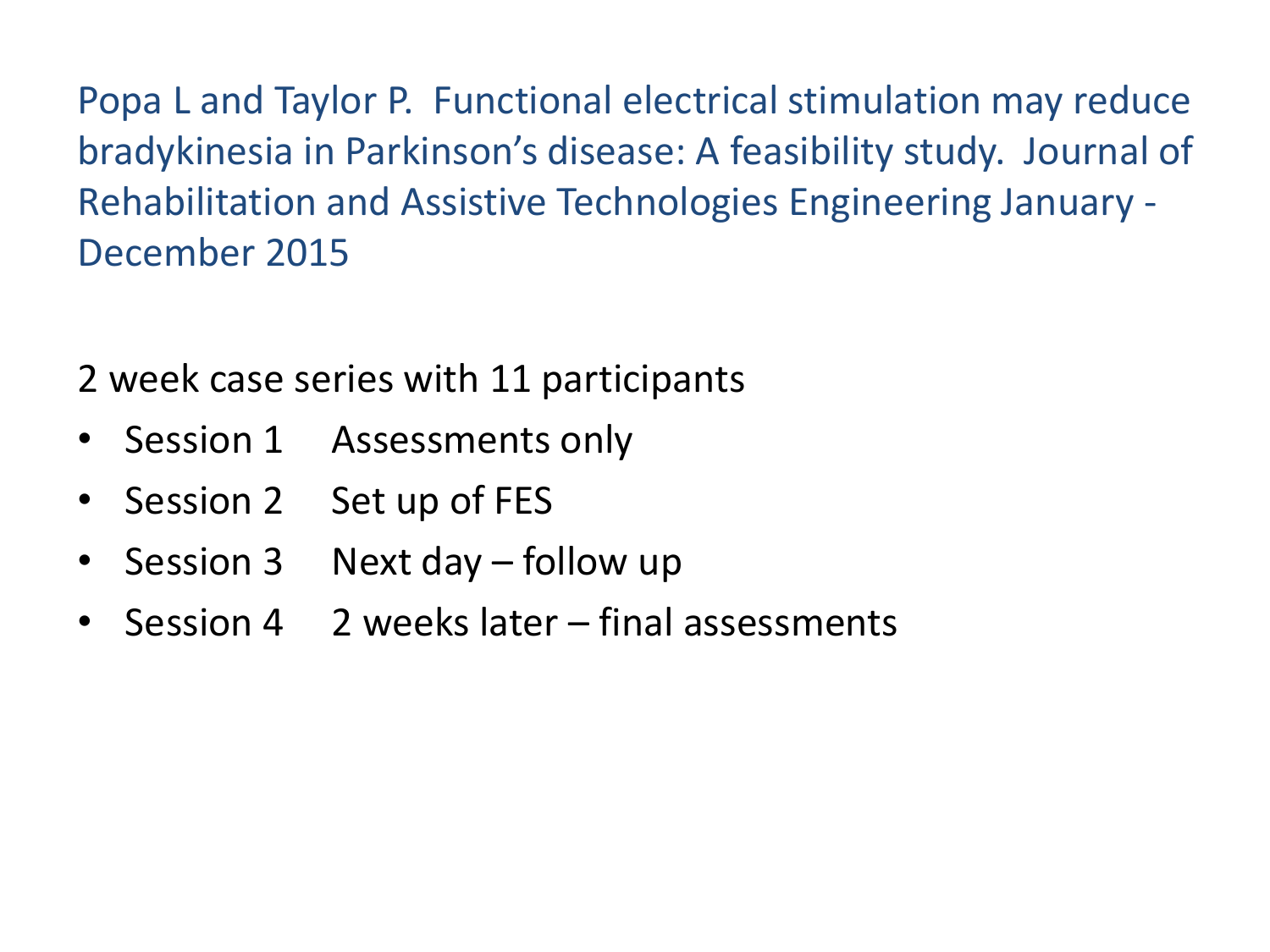## **10 m walking speed**



There was a statistically significant improvement in walking speed

2 weeks FES use

- All participants walked faster after 2 weeks
- 8 out of 9 achieved a substantial change in walking speed (>0.1ms<sup>-1</sup> Perera et al.)
- Slowest 5 improved functional walking category (Perry et al.)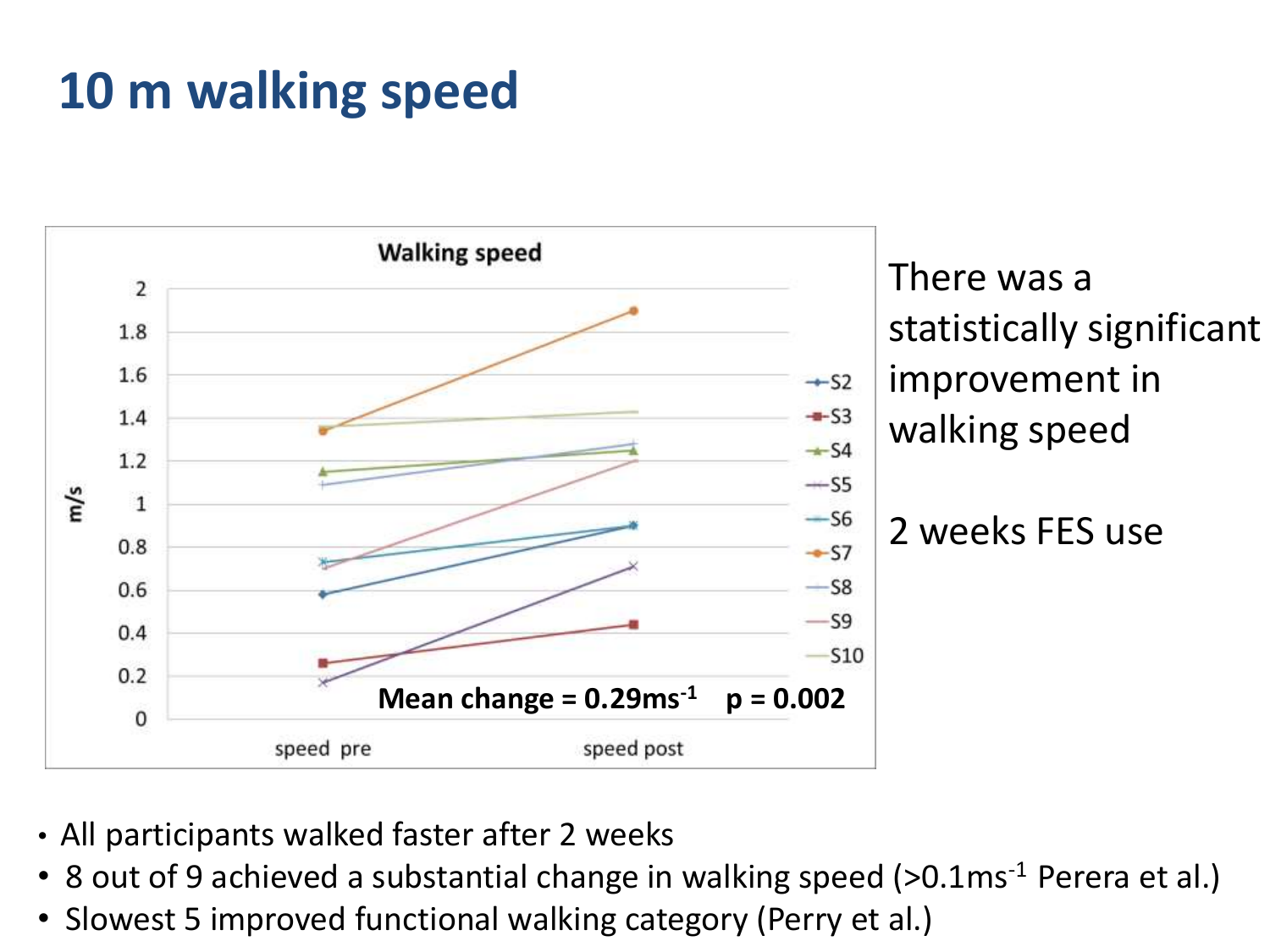The Effectiveness of Peroneal Nerve Functional Electrical **ST**imulation (F**E**S) for the Reduction of Bradykinesia in **P**arkinson's Disease: A Pragmatic Two Site Feasibility **S**tudy for a Single Blinded Randomised Control Trial **(STEPS).**



Funded by the RfPB

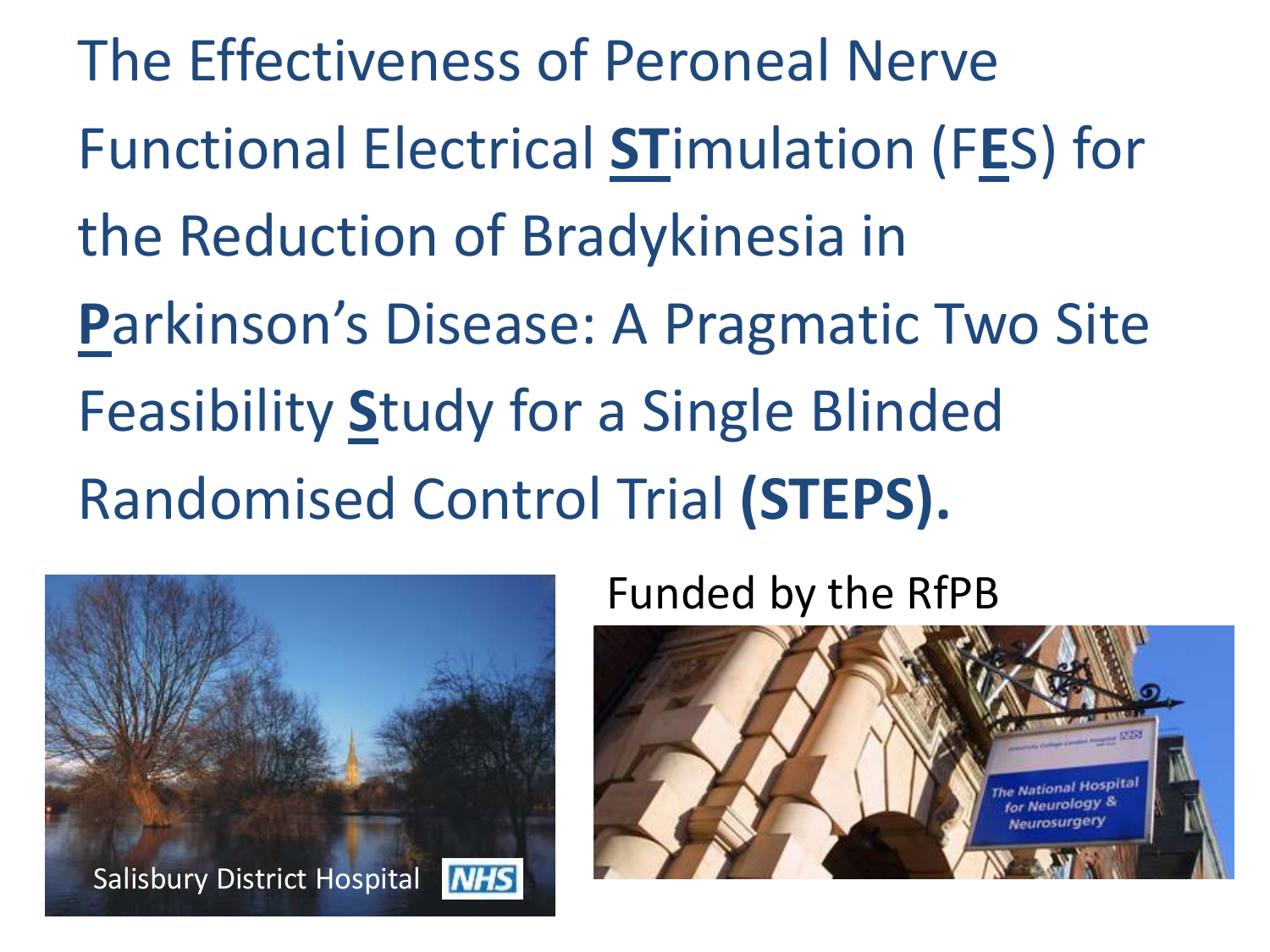## Questions to be asked

- Can we recruit and retain enough participants?
- What are the barriers to recruitment or staying in the study?
- What do the participants think of the study design?
- Are we measuring the right things? what is important pwPD?
- How big does the final study have to be to give meaningful results?

We need to test the envisaged final study by trying out a small version of the study

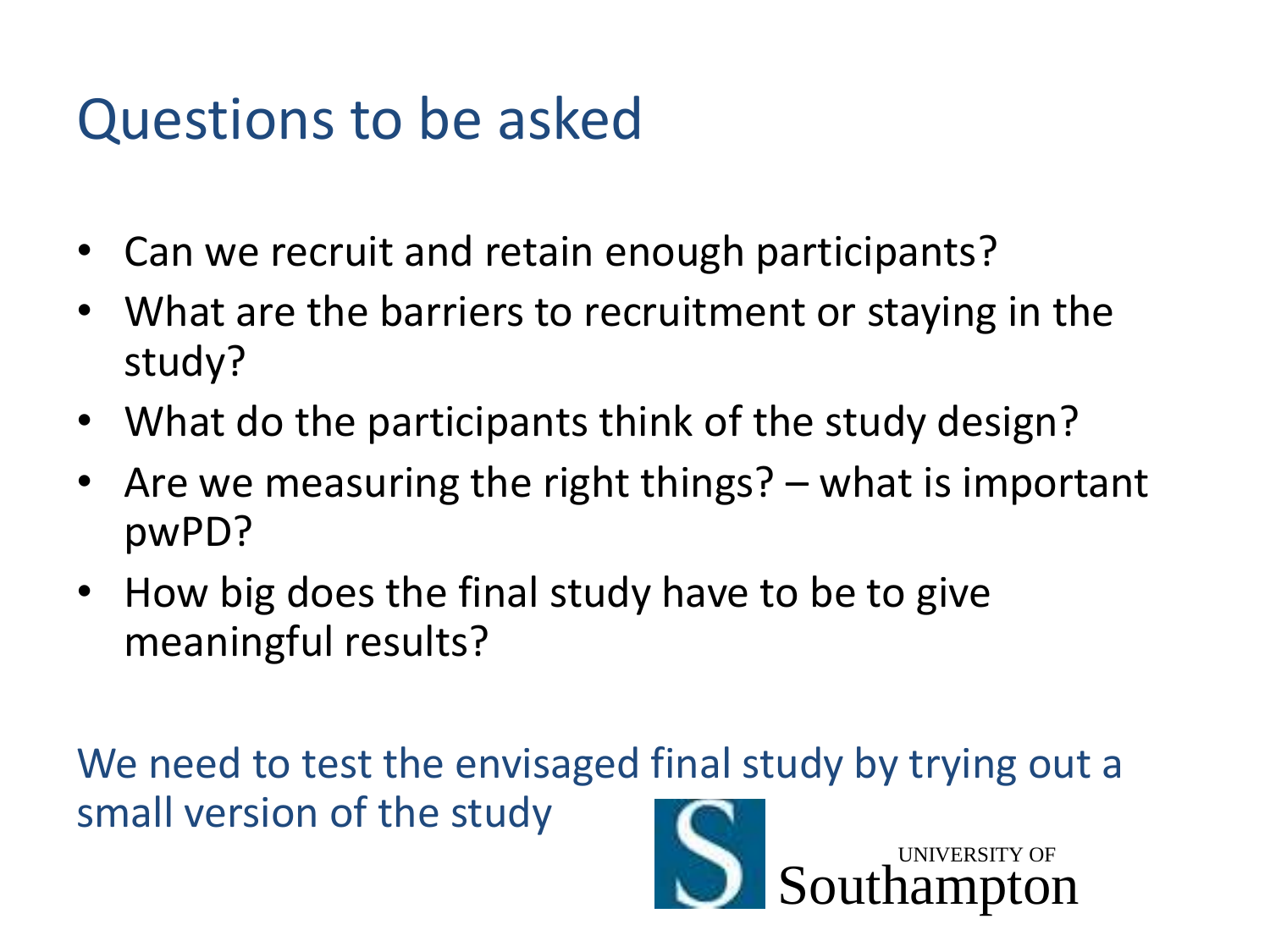# **Study details**

- 68 participants at 2 centres
	- Group 1 standard care
	- Group 2 standard care with FES
- 18 week intervention period
- 4 week follow up
- Same outcome measures as subsequent RCT – UPDRS, 10mWS, MiniBESTest, PDQ39, FES-I, Falls diary, EQ-5D-5L, health resource use.
- Completed May 2018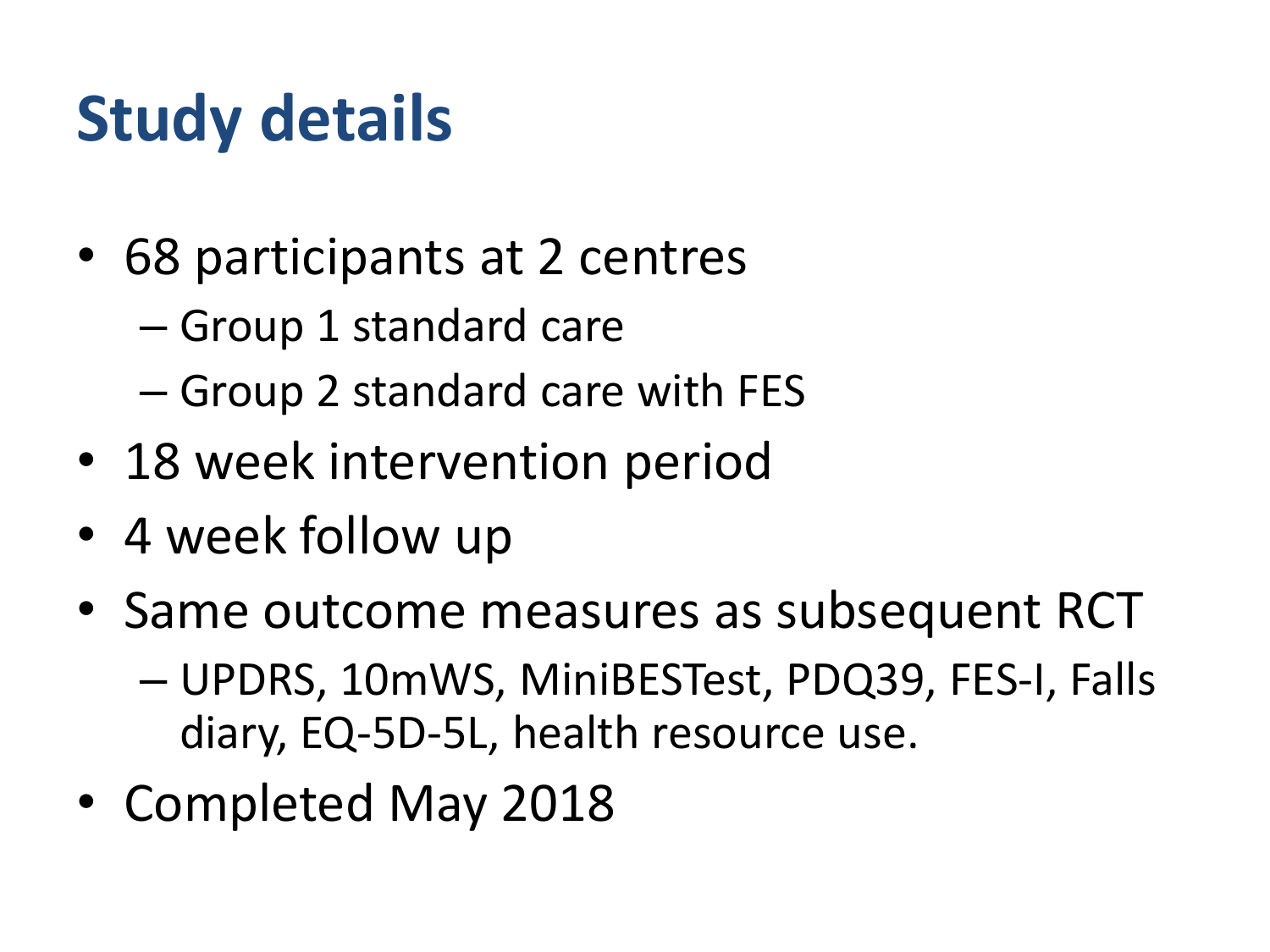| <b>Study Design</b>                                                    |                            | Group 1<br>Control                       |                                     |                          |                                                   |  |
|------------------------------------------------------------------------|----------------------------|------------------------------------------|-------------------------------------|--------------------------|---------------------------------------------------|--|
|                                                                        |                            | Group <sub>2</sub><br><b>FES</b>         |                                     | Group 2<br><b>NO FES</b> |                                                   |  |
| Time                                                                   |                            |                                          |                                     |                          |                                                   |  |
| line                                                                   | week 0                     | week 6                                   |                                     | week 18                  | week 22                                           |  |
| <b>Treatment and non-blinded</b>                                       | $\wedge\wedge$             |                                          |                                     | Δ                        |                                                   |  |
| assessment schedule                                                    | 2 sessions to              | 1 follow up                              |                                     |                          |                                                   |  |
| Group 2 only                                                           | set up and                 | session to                               |                                     | Final<br>non-blinded     |                                                   |  |
|                                                                        | teach device               | ensure continued                         |                                     | assessments              |                                                   |  |
| <b>Normal FES</b>                                                      | use and                    | effective device use                     |                                     | & return of FES          |                                                   |  |
| treatment procedure                                                    | non-blinded                | and non-blinded                          |                                     | equipment to clinic      |                                                   |  |
|                                                                        | assessments                | assessments                              |                                     |                          |                                                   |  |
| <b>Blinded</b><br>assessment                                           |                            |                                          |                                     |                          |                                                   |  |
| schedule                                                               | Week 0                     | 6 week                                   |                                     | 18 week                  | 22 week                                           |  |
| Groups 1 & 2                                                           | Recruitment, consents,     | Interim                                  |                                     | End of                   | <b>Training effect</b>                            |  |
|                                                                        | screening and base line    | assessments                              |                                     | intervention             | assessments                                       |  |
|                                                                        | assessments<br>followed by |                                          | Falls and health resource use diary | assessments              |                                                   |  |
| Additional for the study                                               | randomisation (PI)         |                                          | throughout the study week 0 to 22   |                          |                                                   |  |
| <b>Telephone interviews Groups 1 &amp; 2</b><br>At the end to find out |                            |                                          |                                     |                          |                                                   |  |
| Prior to intervention to explore aspects                               |                            | Participants who drop out from the study |                                     | what participants        |                                                   |  |
| of walking that are important to pwPD                                  |                            | as they drop out                         |                                     |                          | thought of FES and of<br>taking part in the study |  |
|                                                                        |                            |                                          |                                     |                          |                                                   |  |
| Reasons for not taking part if<br>participation is declined            |                            |                                          |                                     |                          |                                                   |  |
| Additional for the study                                               |                            |                                          |                                     |                          |                                                   |  |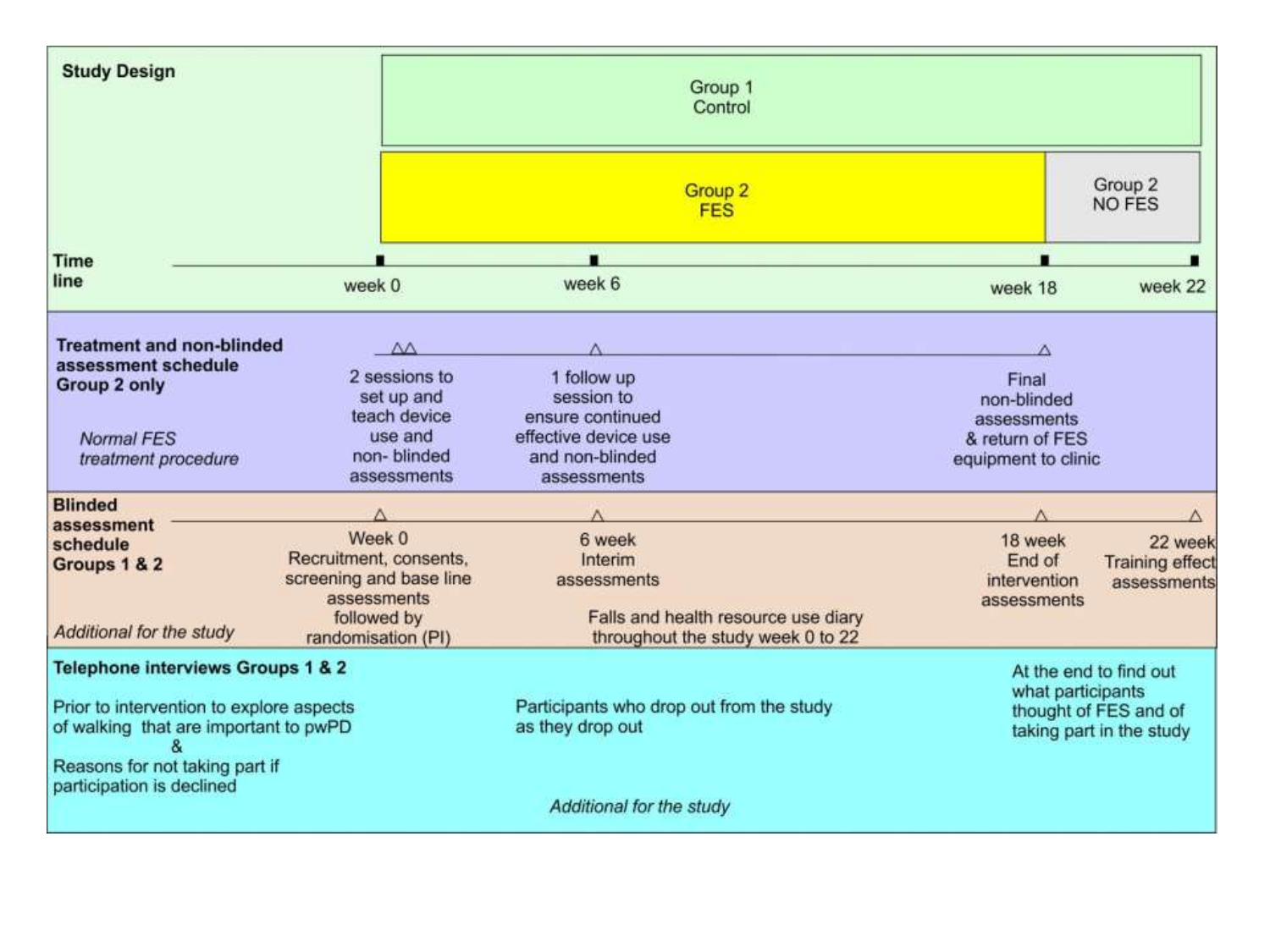#### **Objective 1:** Determine **r**ecruitment, willingness to be randomised and loss-to-follow rates.

- 64 out of 68 recruited in 18 months
- Recruitment rate was 1.8 participant per month per centre
- 2 did not want to randomised. 1 early withdrawal may be due to disappointment at allocation
- All participants who entered the study were followed through
- 80% (51 out of 64) completed the study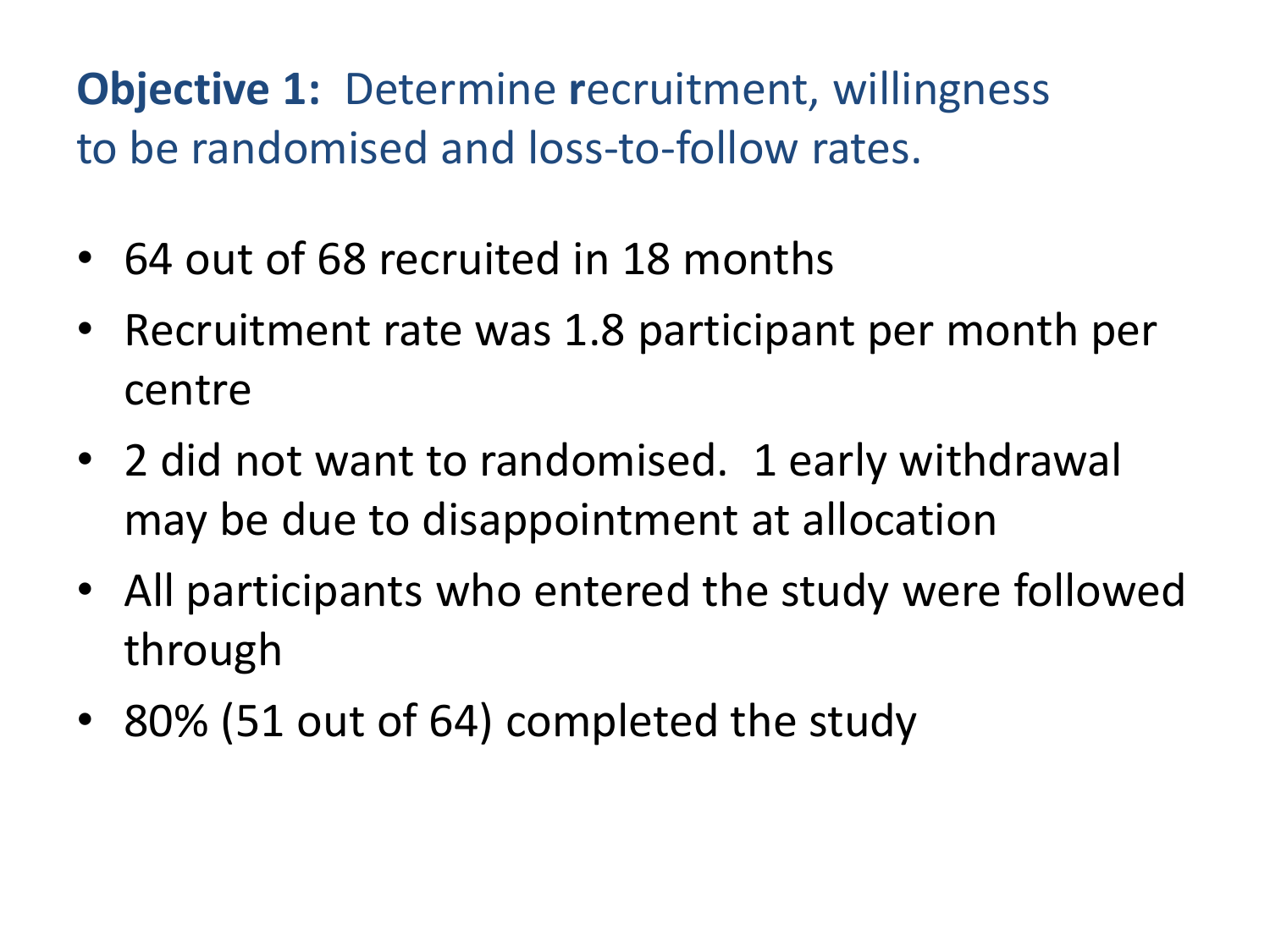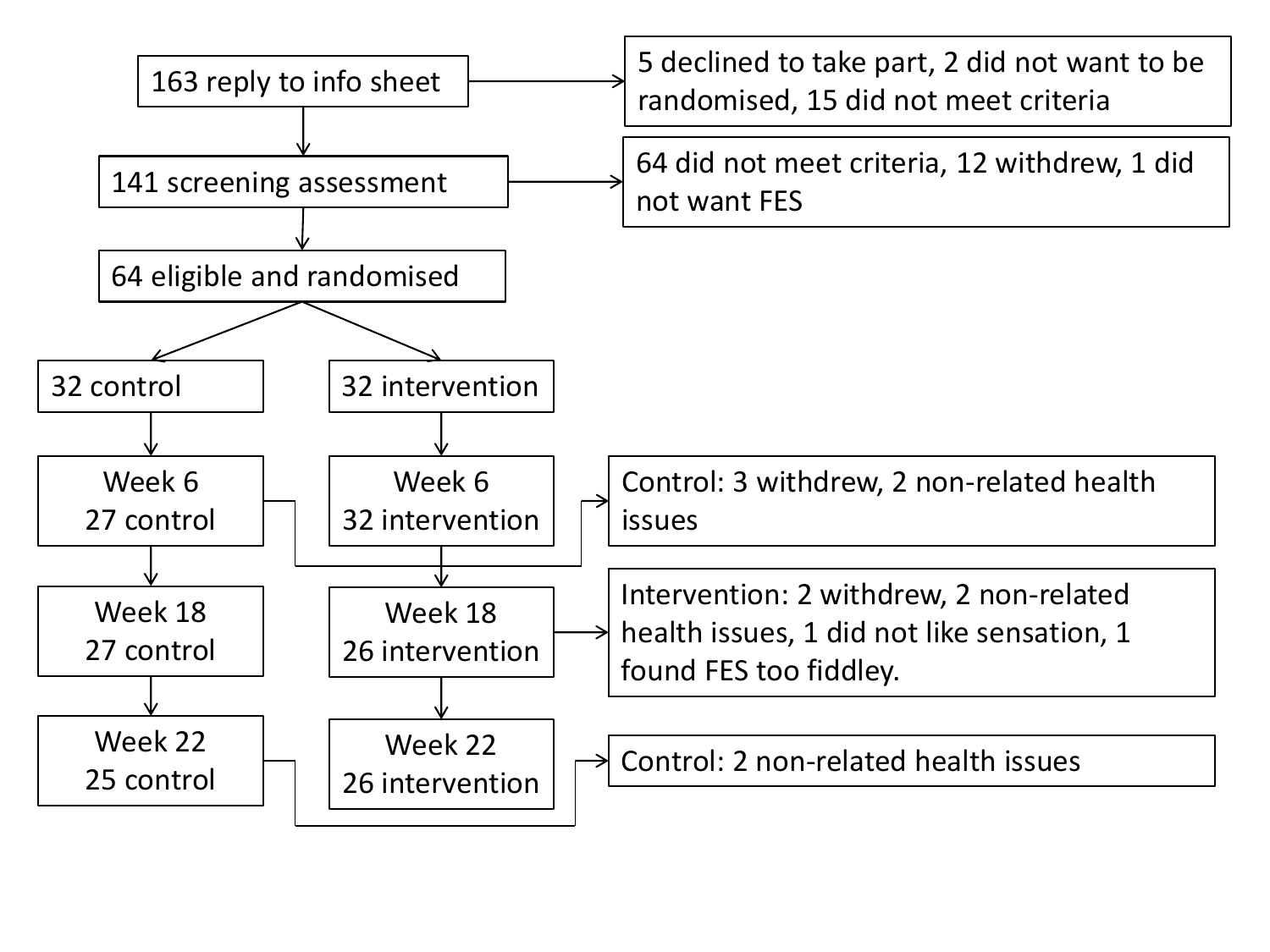#### **Objective 2:** Participant views on obstacles to recruitment and retention in study.

Generally positive comments. Some obstacles identified:

- Time commitment if working
- Some felt the control group should receive intervention at end
- Transport issues
- Some found the assessment sessions long
- Push test unpopular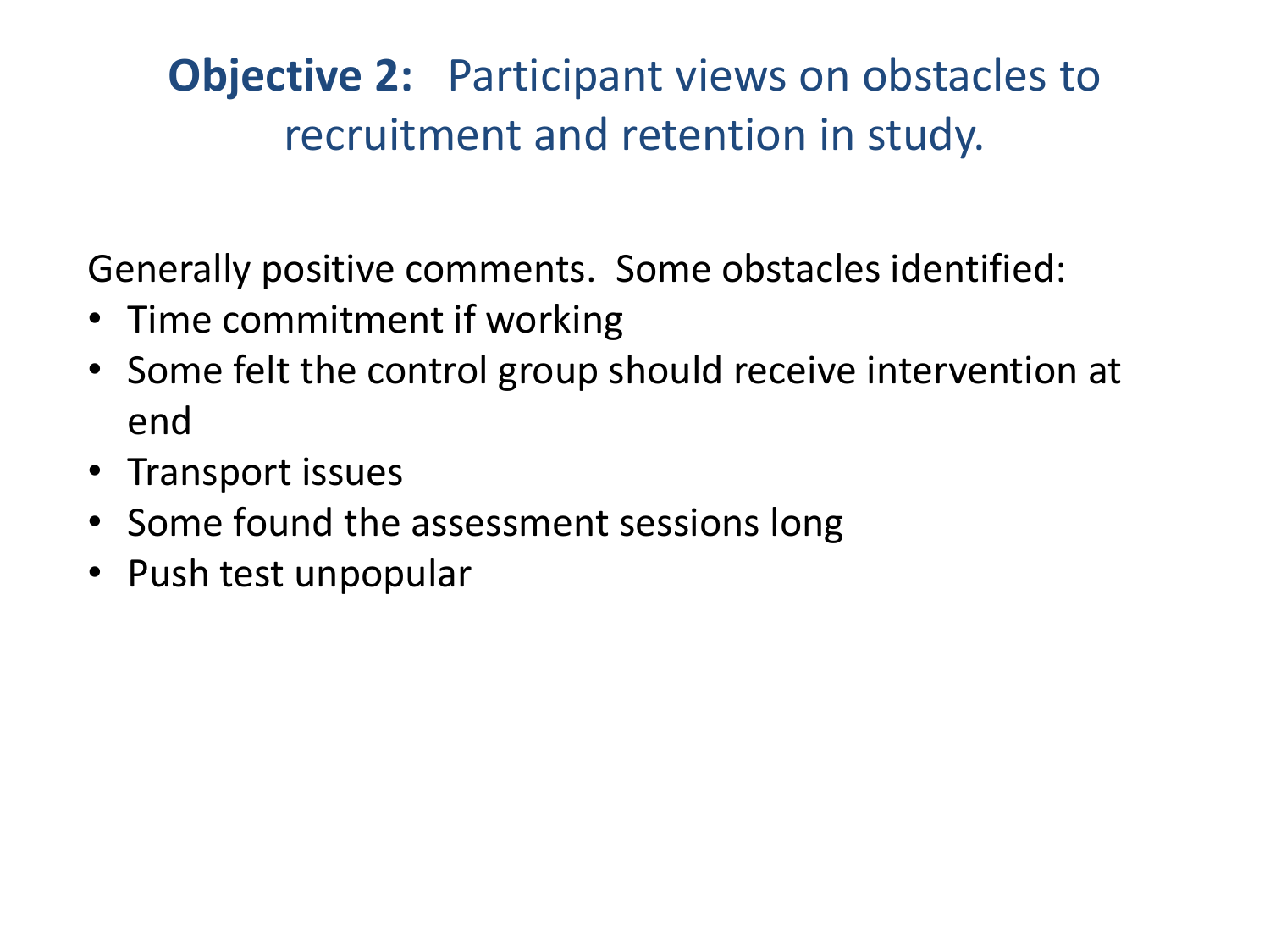#### **Objective 3:** Participant views on what would constitute a meaningful primary outcome measure.

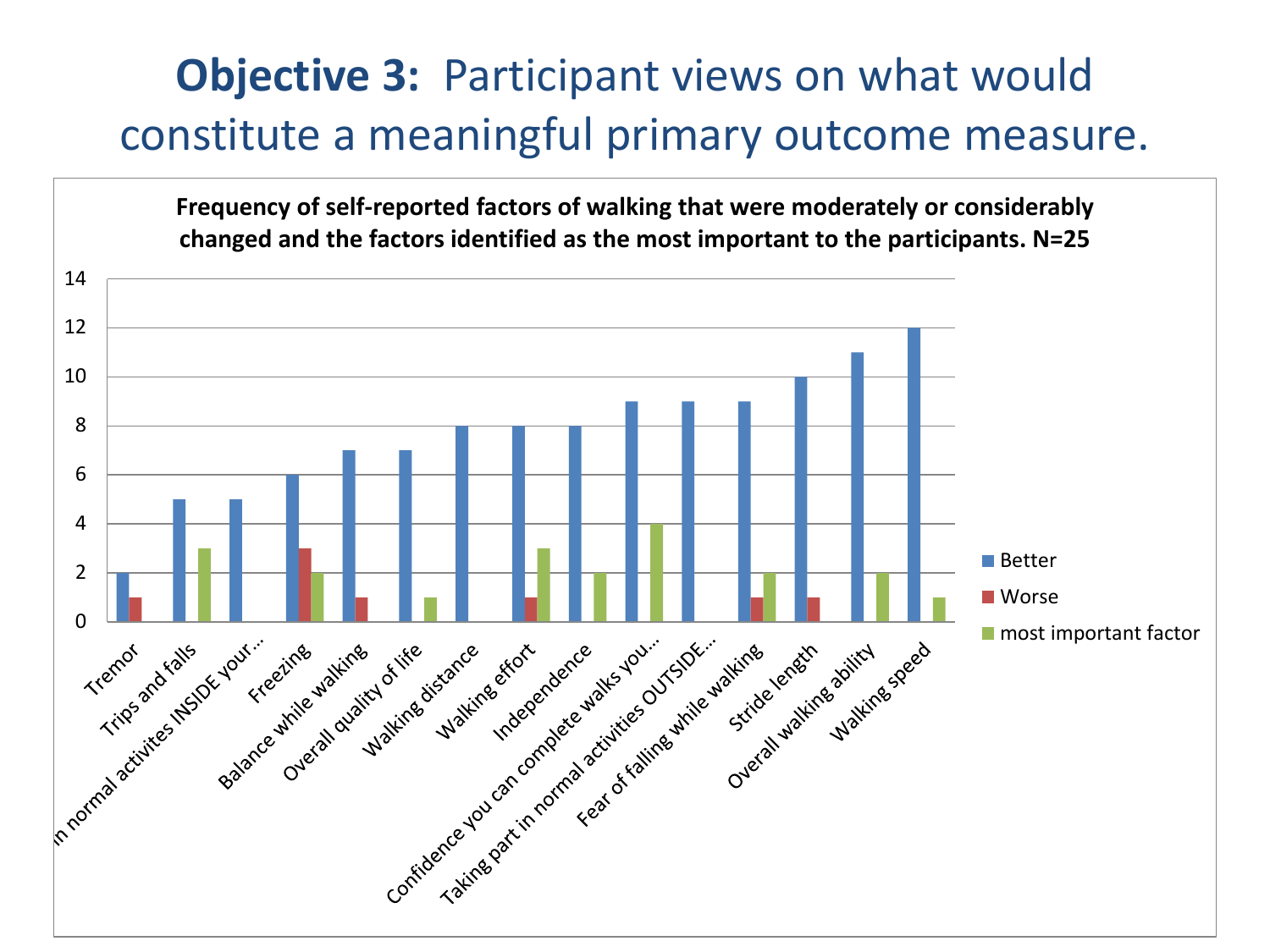

Clinical meaningful and statistically significant changes in 10m walking speed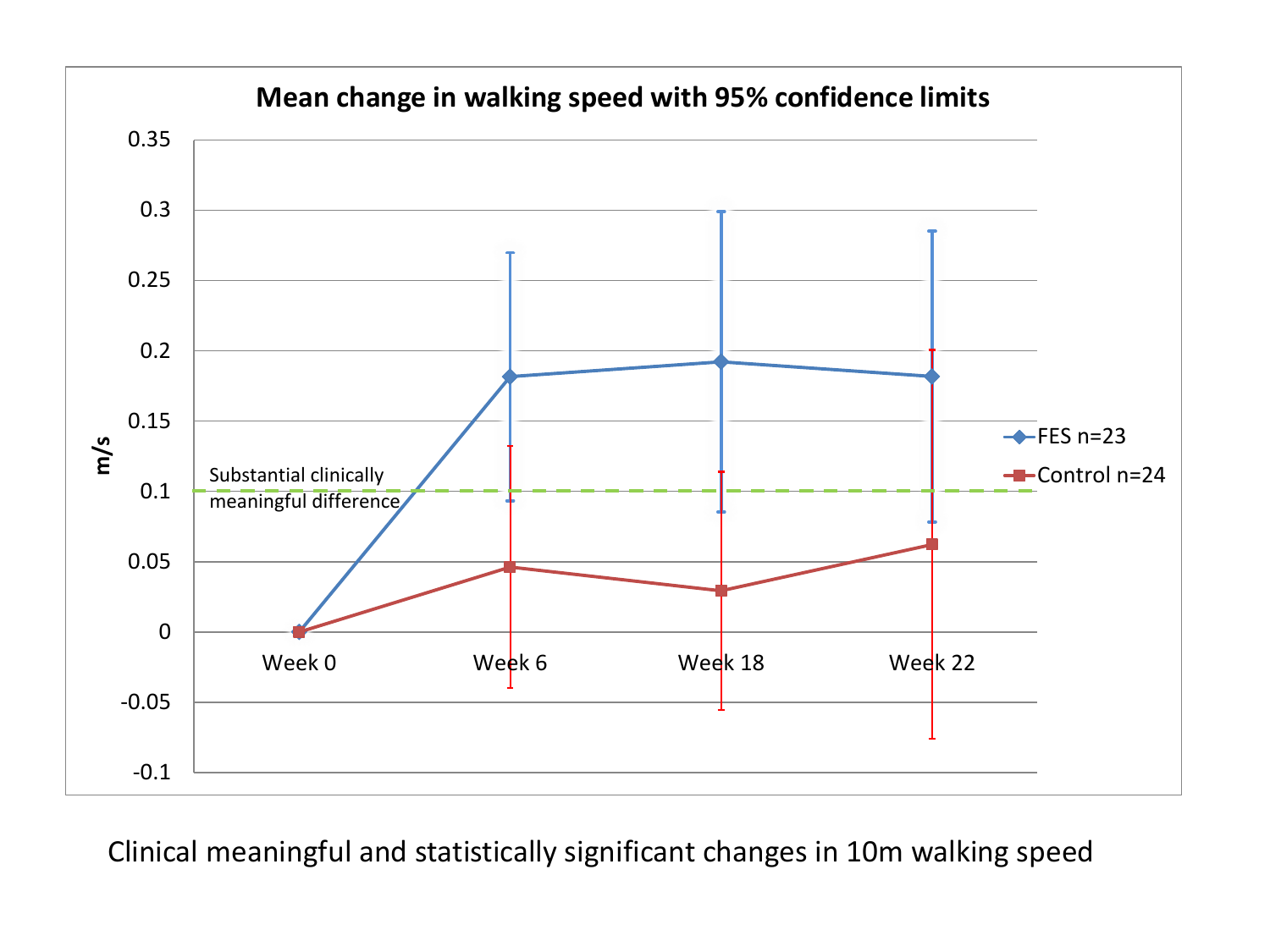The high correlation between perceived change in **walking speed** and perceived change in **walking ability** supports the use of walking speed as a primary outcome measure

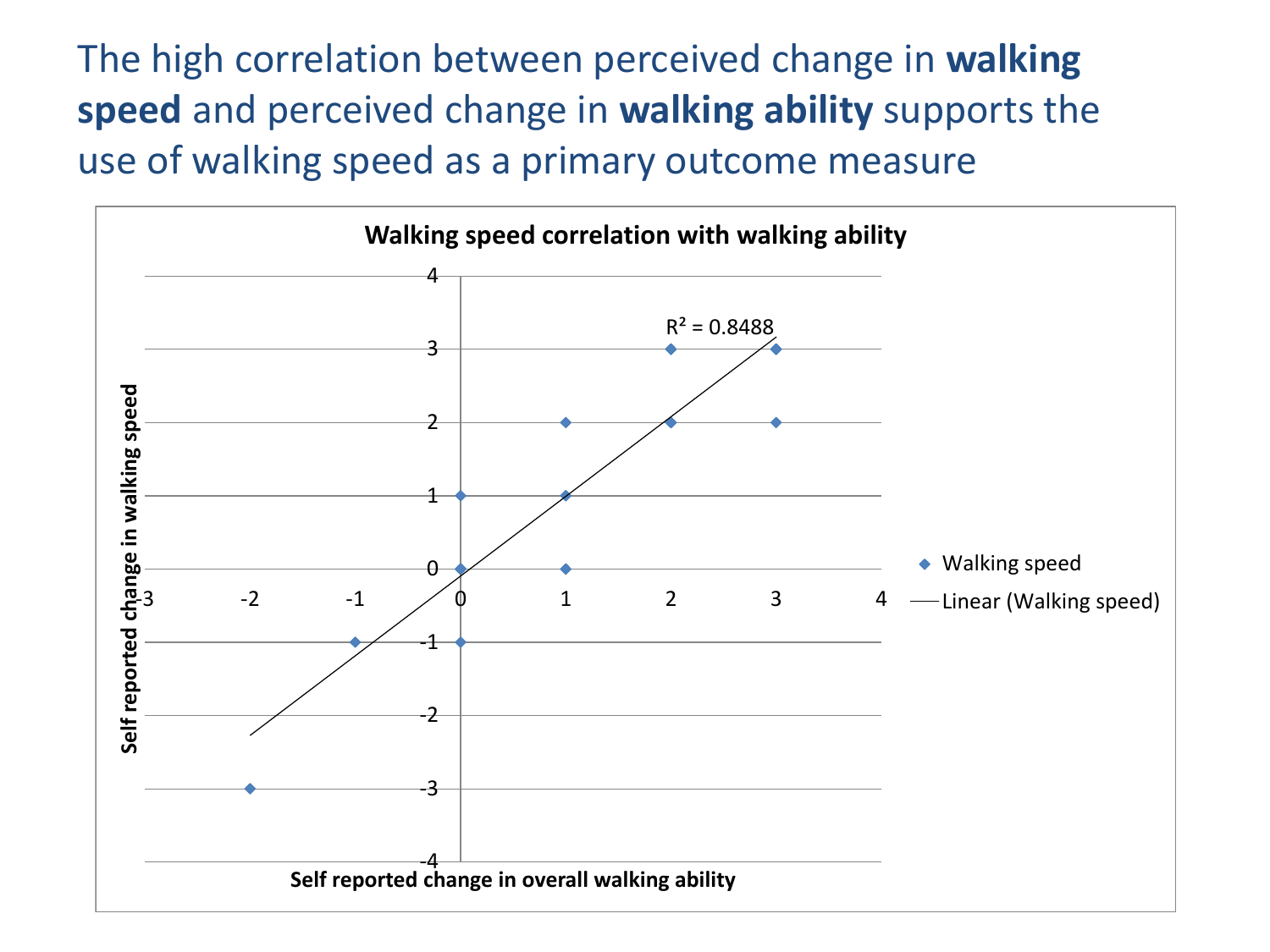Also a high correlation between perceived change in **walking speed** and perceived change in **confidence**, the most frequently reported most important factor.

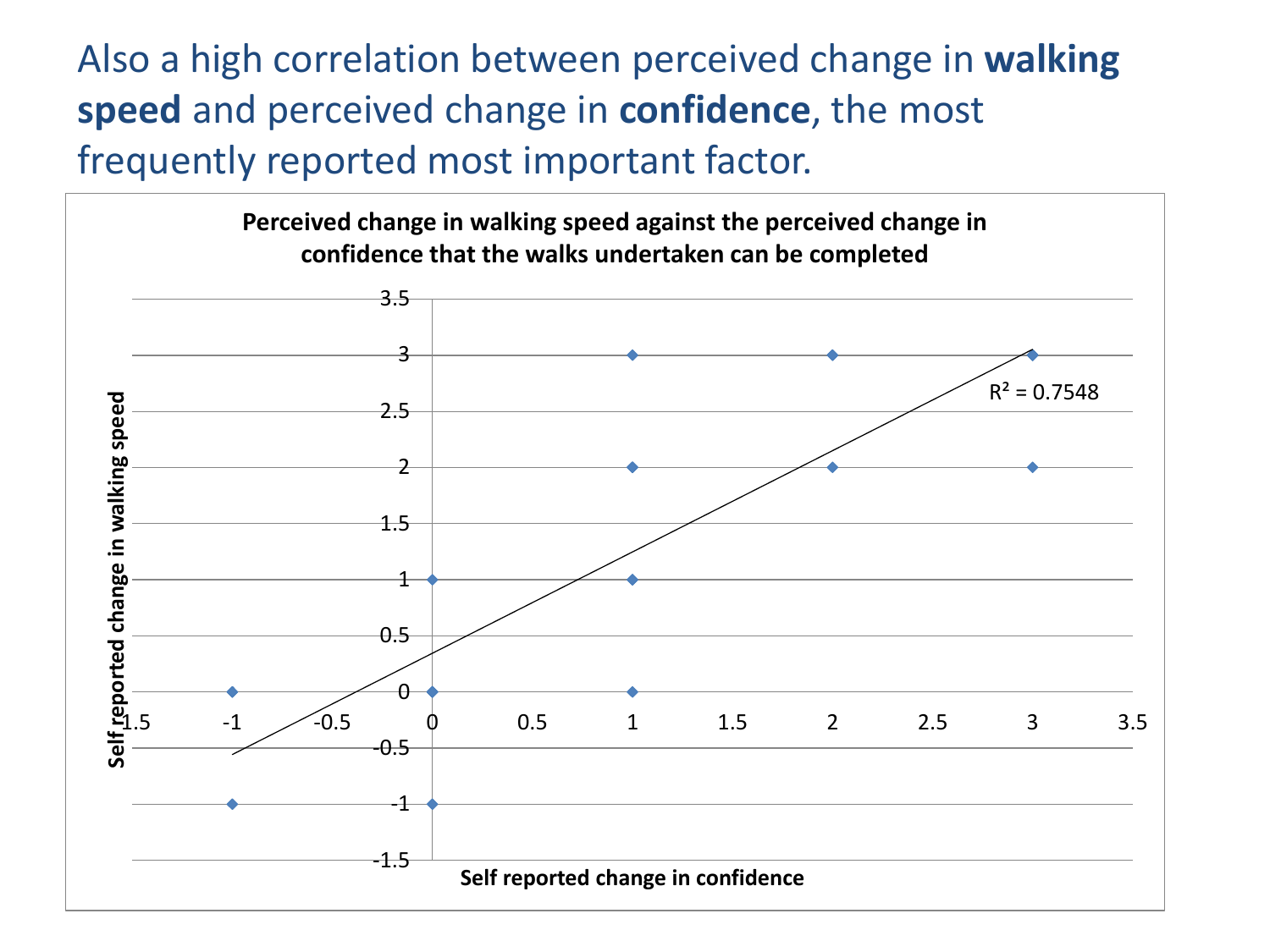**Objective 4:** To obtain an estimate of the variability of outcome measures to inform sample-size calculation.

**Objective 5:** To obtain an estimate of the withinsubject correlations to inform sample-size calculation.

Estimated sample size at 90% power:

- $n = 278$  to 470
- Based on walking speed

(Range based on the confidence limits of the standard deviation and correlation coefficients)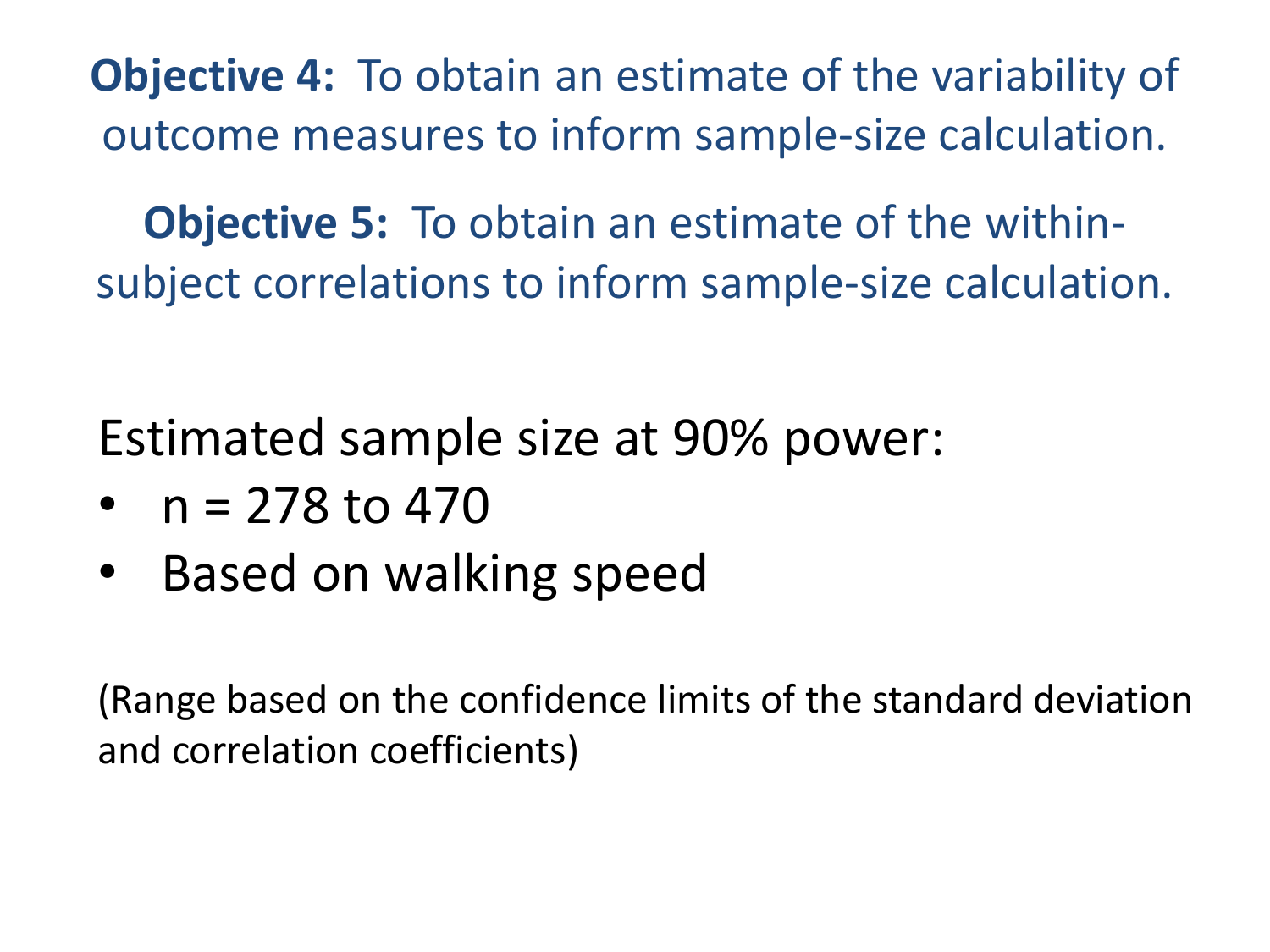### **Objective 6:** To develop and refine resource use data collection methods to inform a future costeffectiveness analysis.

- Economic evaluation methods were tested
- Improved EQ-5D-5L score for FES users

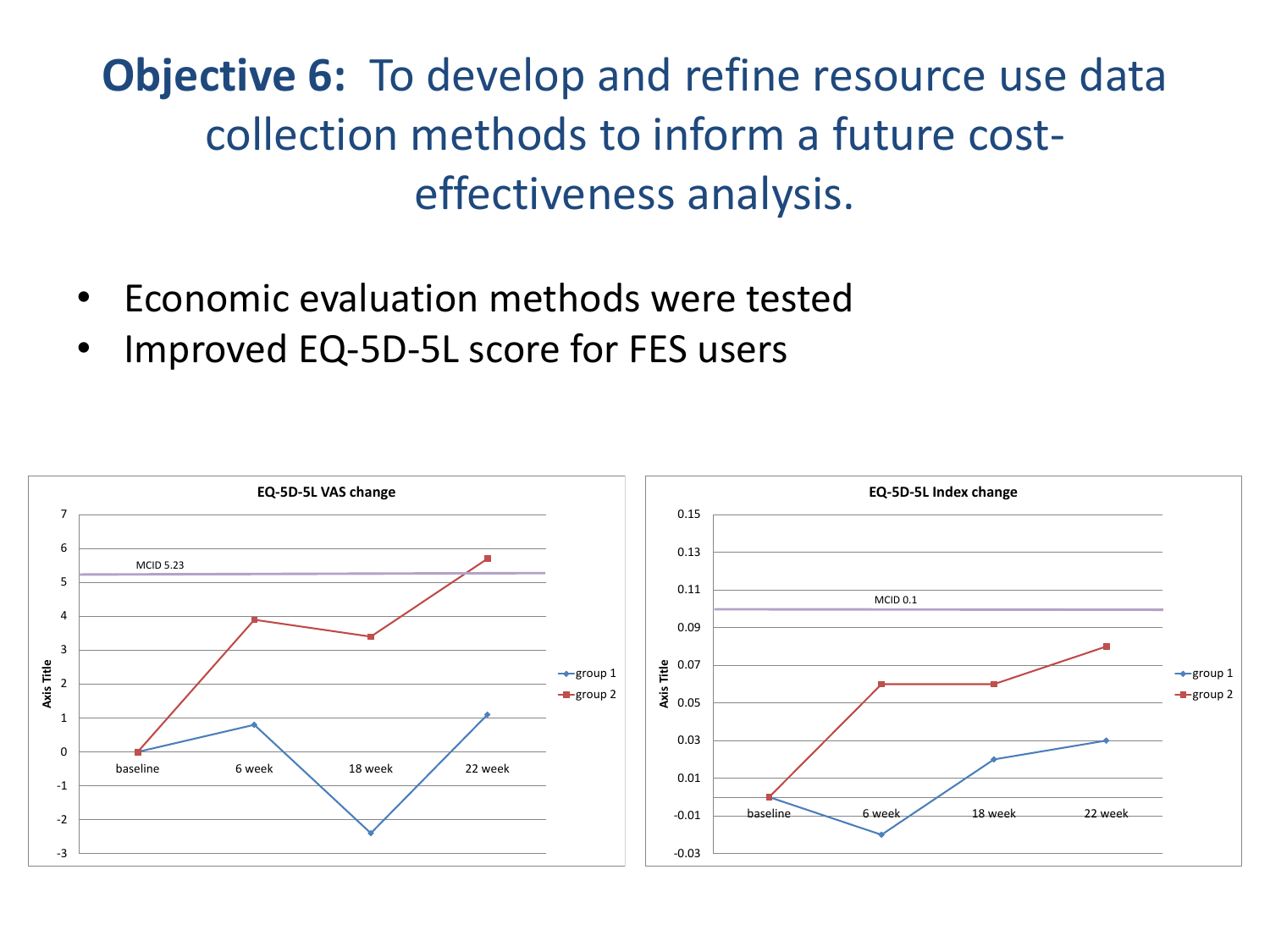**Objective 7:** To obtain estimates of likely time frame and costs for a full RCT.

To obtain a sample size of 278 to 470,

- Between 5 and 9 centres
- Recruiting at a rate of 1.8 per month for 30 months.
- The study would be complete in 36 months.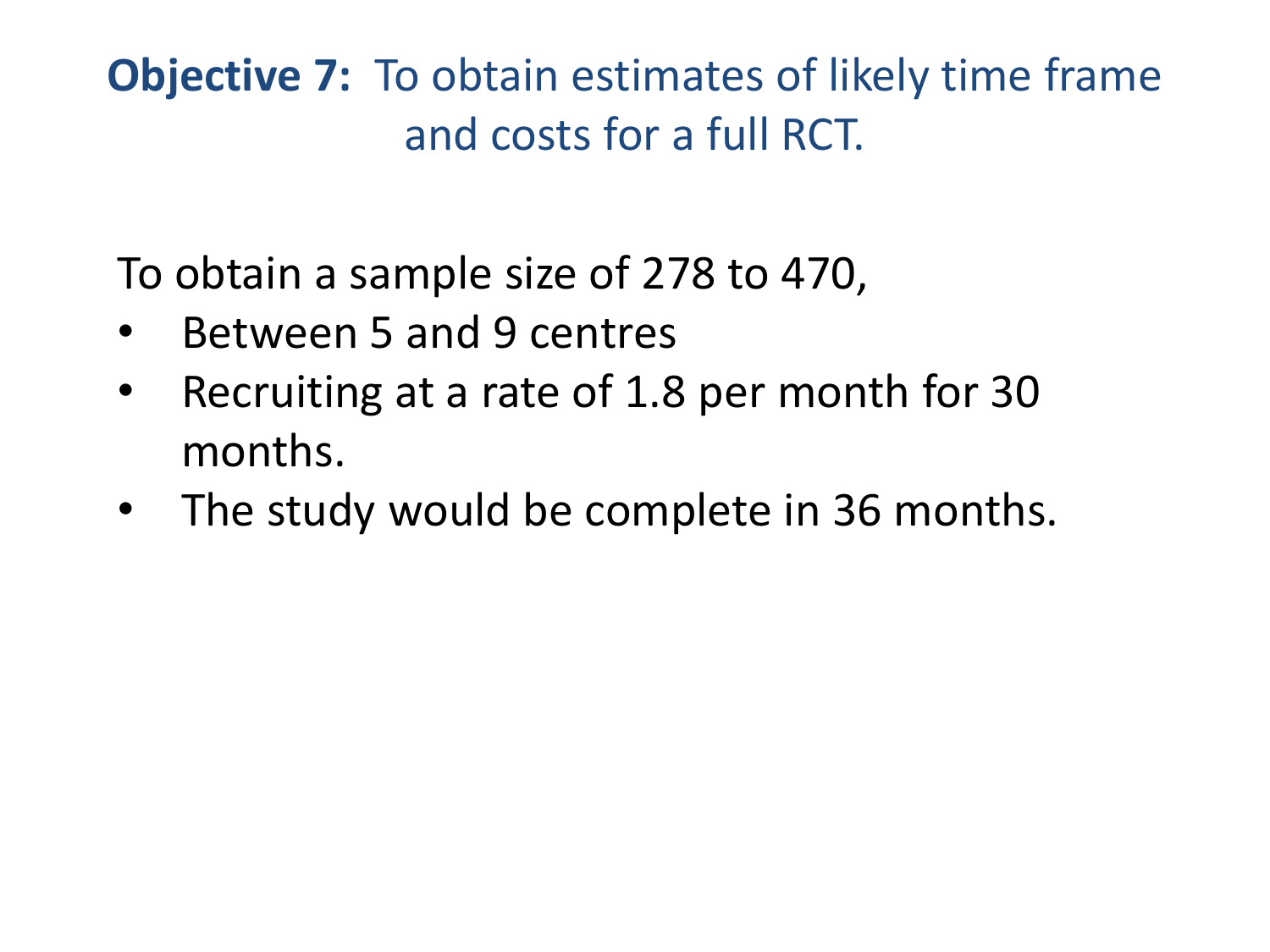#### **Recommendations for the application of FES in PD**

- Treat gait deficit symptomatically
- Use FES on the more disabled side?
- Keep the current intensity as low as practical
- Use gentle rising ramps (150ms) unless otherwise indicated.
- Use "start at 50%"
- Use carer support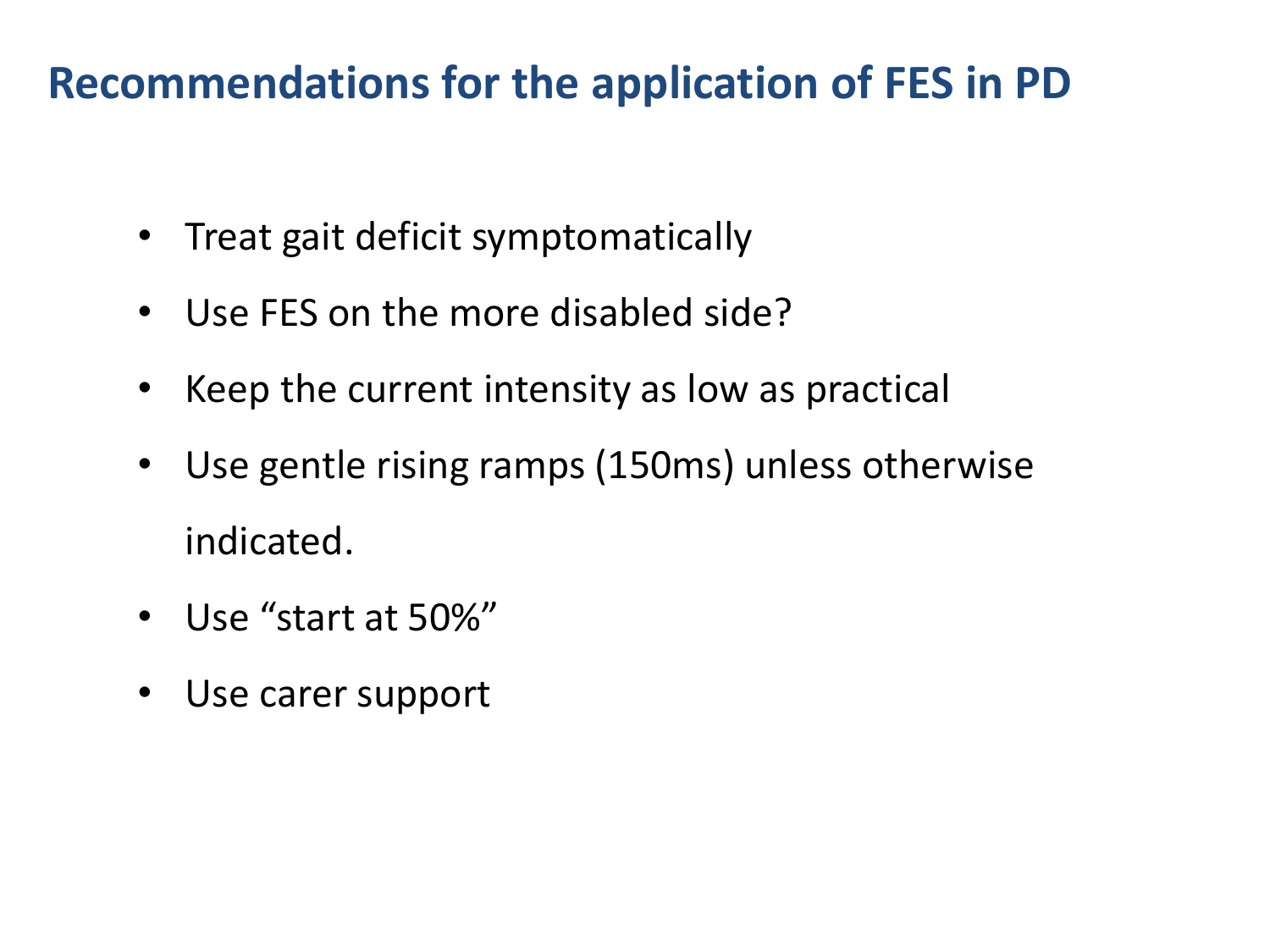## **Double the training effect seen with stroke**